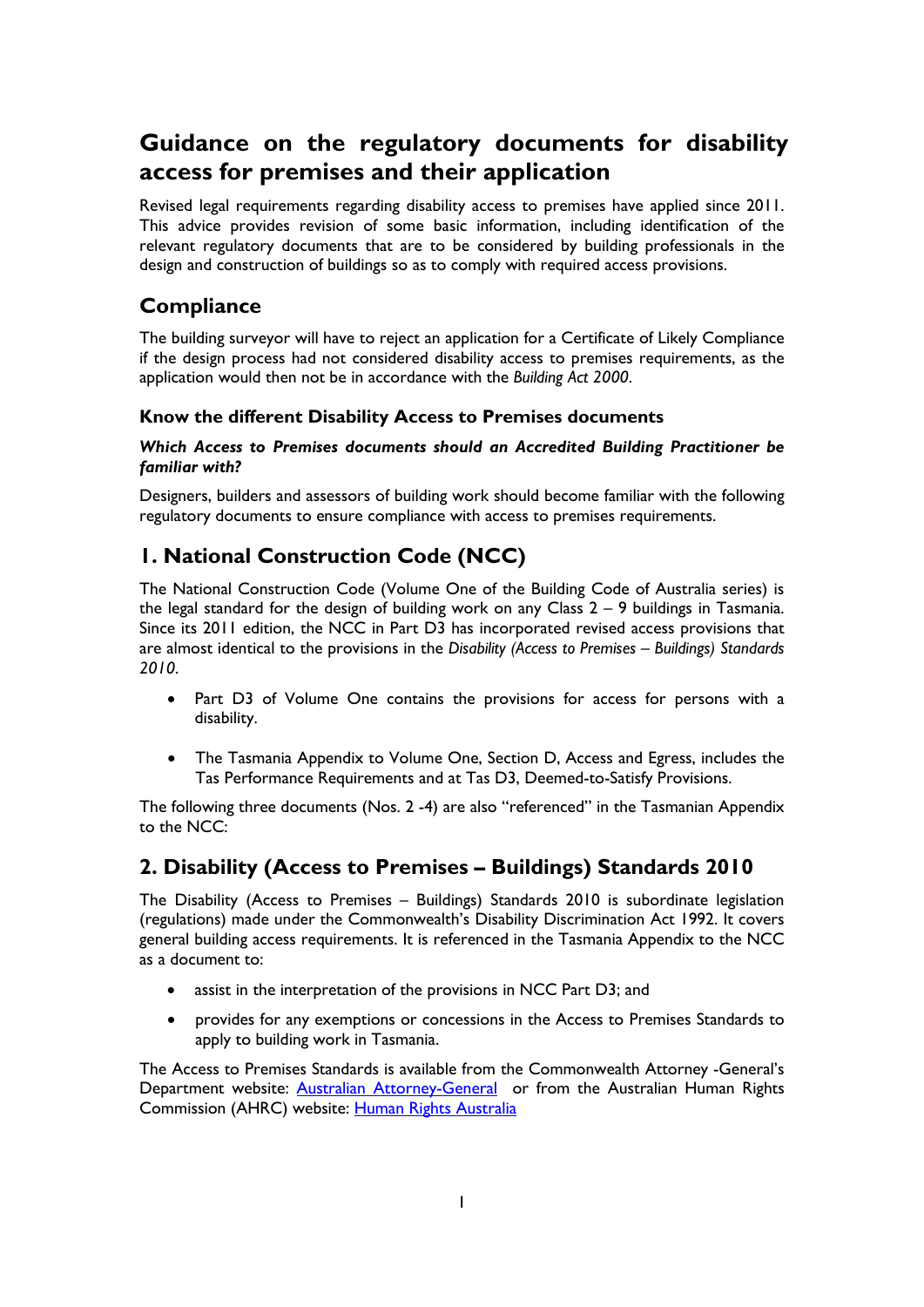## **3. Disability Discrimination Act 1992**

Section 3 of this Commonwealth Act states the objectives of the Act as the basic principles to be achieved in eliminating discrimination and providing equal access to premises for persons with a disability. The Act is referenced in the Tasmanian Appendix to volume one of the NCC to allow, in some circumstances, for a clearer interpretation of the NCC or the Access to Premises Standards by reference to those objectives. This Act is available from the Commonwealth Attorney-General's Department website: [Australian Attorney-General](http://www.ag.gov.au/) or from a link from the AHRC website: [Human Rights Australia](http://www.humanrights.gov.au/) 

## **4. Australian Standard AS 1428.1: 2009**

This Australian Standard covers general technical requirements for the design for access and mobility. Because AS 1428.1 is referenced in the NCC and in the Disability (Access to Premises – Buildings) Standards 2010, compliance with its provisions satisfies compliance with NCC Volume One Part D3. Australian Standards are available for purchase from [SAI Global](http://www.saiglobal.com.au/) 

### **Other guidance document:**

## **Guideline on the application of the Premises Standards**

This is a guidance document (but not a regulatory document) written for building professionals and those concerned with access requirements, to better understand how the provisions of the Access Premises Standards are applied to new or existing buildings. It is published by the Australian Human Rights Commission and a new version was released in March 2013. This Guideline is available from the AHRC website: [Human Rights Australia](http://www.humanrights.gov.au/)

### **Application of access to premises requirements**

### **New buildings**

Consideration of the requirements for disability access is required for all new buildings, other than for a Class 1a and for nearly all types of Class 10 buildings. If a Class 10a building is to be used as sanitary facilities, then disability access requirements *will apply* to that building.

#### **New building work on existing buildings**

Where new work is undertaken on an existing building, such as an extension, alteration, addition or renovation, the new or modified part of the existing building will be required to comply with the disability access requirements.

The access requirements of the NCC, by reference to the Premises Standards, require in some circumstances that it is also necessary to provide an accessible path of travel from the principal public entrance to the new or modified part of the building.

If the nature of the work to be undertaken *requires a building permit*, then that part of the building will be required to be upgraded to comply with *all current NCC requirements including disability access provision*s.

Building work that does *not require a building permit* is either:

1. exempted from requiring a permit by regulation (4) of the *Building Regulations 2014*. (The Regulations provide for particular buildings and structures of a minor nature that do not require a building permit. These also include repairs or maintenance if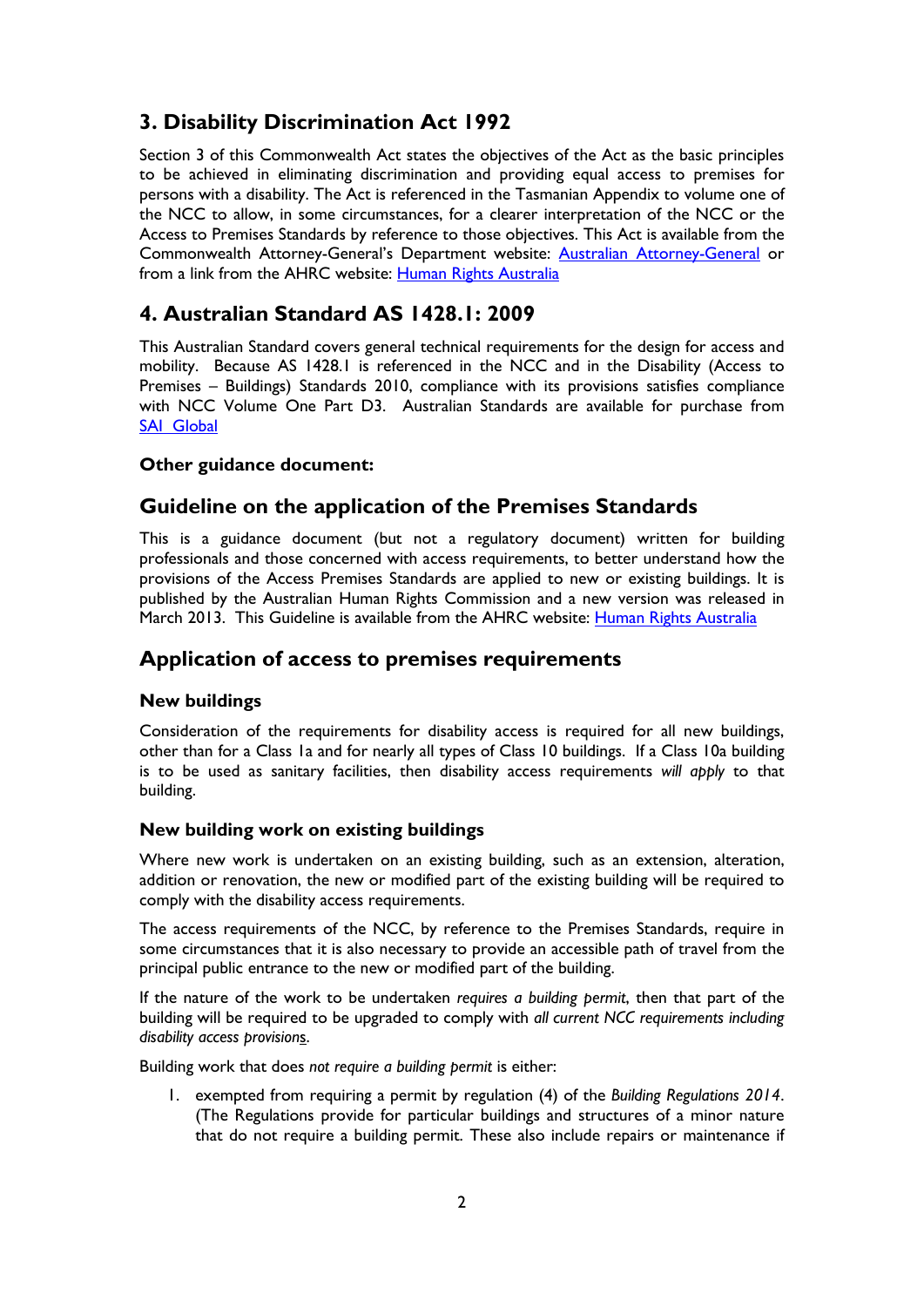the work is done for maintenance purposes, using similar materials, fixtures, installations and components to those being replaced); or

2. a building surveyor has determined that it is either a minor repair or a minor alteration of that existing building. (A building surveyor may only determine that work is a minor repair or minor alteration if it if the cost of the work is under \$5000 and it meets criteria in the Building Regulations. Refer to section 60(2) of the *Building Act 2000* and regulation 6 of the *Building Regulations 2014*).

Note that generally:

- extensions and additions to a building are not exempt from a permit as they are **new** building work; and
- work such as painting and decorating, joinery and installing shop furniture and fittings are not building work, do not require a building permit and would not trigger application of access to premises requirements.

#### **Do disability access considerations also apply to a "minor alteration or a minor repair"?**

Yes, as what the building surveyor is actually deciding under section 60(2) of the Building Act is whether the proposed alteration or repair is sufficiently "minor" for the owner not to need a building permit. They are not deciding on the standard of the work to be applied. The *Building Act 2000* section 55(1) provides that all building work and the use and maintenance of buildings are to comply with the NCC and the Act. Where the relevant building surveyor is assessing work to give their opinion under s.60 (2) of the Building Act, that the work consists of "minor alterations" or "minor repairs", they are then exercising an "approval" function as the competent authority.

Hence, under section 55(1) of the Building Act the NCC is the standard for all new building work including minor alterations. An owner may not have to obtain a building permit, but the actual work performed must comply with the NCC. That will include those provisions in Part D3 of the NCC for disability access for that particular alteration.

Examples of where a proposed "minor alteration" should give rise to access considerations are:

- moving office partitions or changing doors;
- "modernising" the door furniture latches with new fittings;
- replacing a non-compliant hinged door at the main entry point of the building.

#### **Change of use of a building**

If a change of use of a building (including a change from one Class to another) *requires* that building work is to be done, then a building permit must be obtained. The work is to comply with current NCC access provisions. If the change of use does not require building work, then a new occupancy permit is required. That new occupancy permit would not require the building to be upgraded to current NCC requirements.

#### **Alternative Solutions for disability access**

While the Deemed-to-Satisfy (DTS) is one way of meeting the NCC performance requirements, the other is by an alternative solution. Some design and assessment practitioners have however taking a view that compliance with AS 1428 is the only practical method and an alternative solution proposal that is not exactly the same as the standard would never be compliant. This view is incorrect and fails to properly consider the guidance in the NCC and other documents as to what an alternative solution is meant to achieve.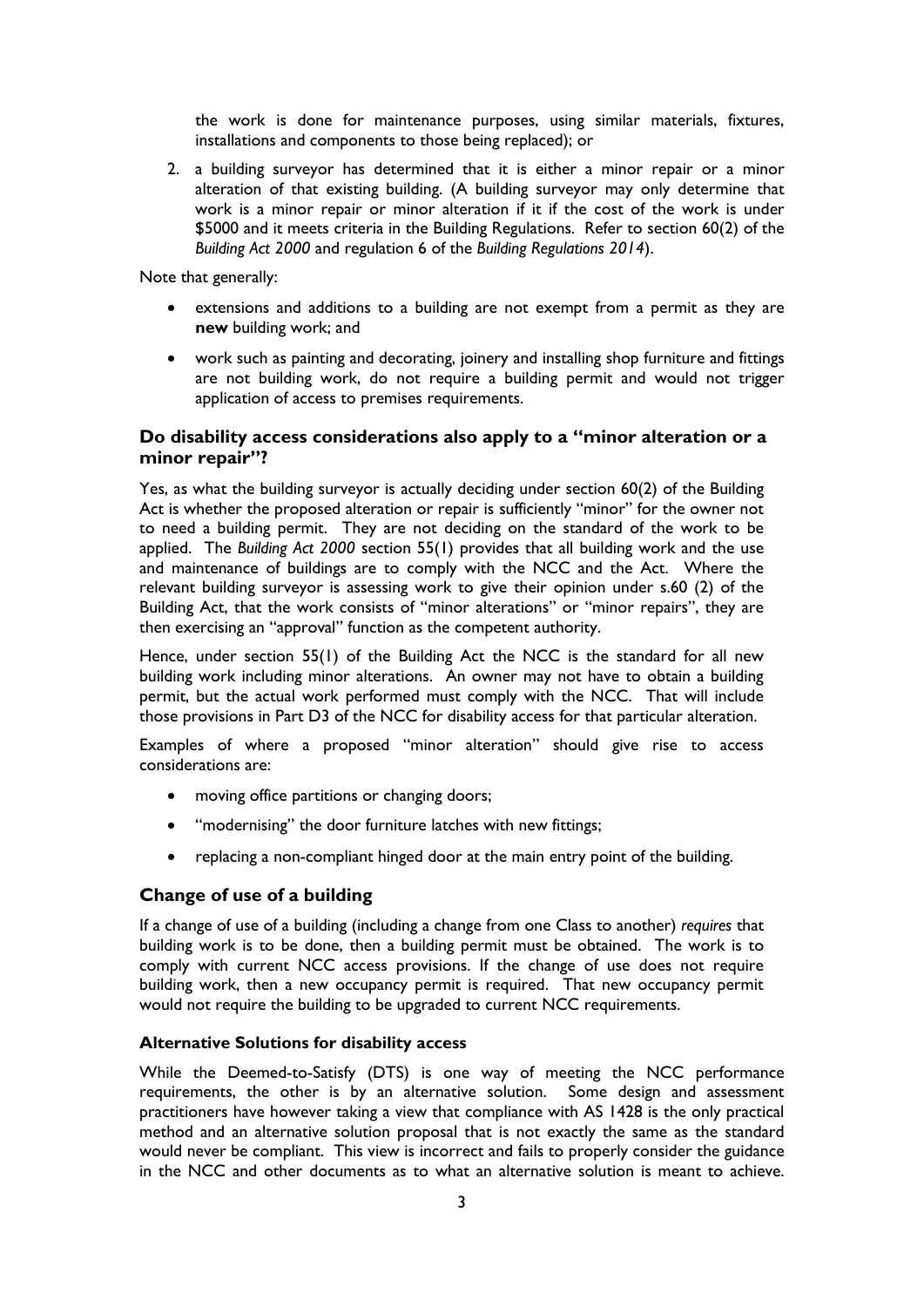Reference is made to page 15 of the Guideline on Application of the Premises Standard (published by the Australian Human Rights Commission and updated February 2013) at clause A.9.1 "Alternative Approaches"):

"The Premises Standards allows for innovative solutions to meet the Performance Requirements of the Access Code … so long as the proposed solution satisfies the Performance Requirements of the Access Code".

Reference is also made to NCC Volume One, Parts AO.8 (Assessment Methods) and AO.9. (Performance Requirements). Part A0.9 provides four methods of assessment that may be used to determine compliance with the performance requirements.

In A0.9 the assessment method at clause (d) allows the use of expert judgement to assess whether a building solution complies with the performance requirements. If an access consultant is used as an expert, then they can give advice according to the relevant performance requirements that are relevant to the alternative solution. If the alternative solution complies with the performance requirements then it can be accepted by the building surveyor. Access consultants therefore may be used as advisors (experts) to establish what are the relevant performance requirements and why the alternative solution complies with them.

It is the role of the building surveyor to consider alternative solutions. A building surveyor cannot issue a Certificate of Likely Compliance if not satisfied that it will be likely to comply with the NCC (either under DTS or as an alternative solution). They should reject that design until it is modified so that they are satisfied that it is likely to comply.

### **Exemptions and concessions**

The objectives supporting laws for access to premises allow, as far as possible, for equal and dignified access for persons with a disability to all types of commercial buildings. For any new building work, meeting this obligation falls on a building developer (owner or a lessee) a building certifier (a building surveyor, a building surveyor limited and a permit authority) and a building manager (refer to *Disability (Access to Premises – Buildings) Standards 2010)*.

It has been recognised during the development of these laws that in certain circumstances full compliance cannot be warranted or is unduly onerous. The NCC, Access to Premises Standards and the *Building Act 2000* therefore provide for some limited exemptions or concessions from access to premises provisions that can apply to building work in Tasmania.

## **NCC exemptions or concessions**

### **Small building exemption**

NCC clause D3.3(f) clause sets out an exemption from the requirement to provide accessible lifts and ramps to the upper storeys of small buildings of specific classes. This exemption reflects the assessment made when developing the Access to Premises Standards, that requiring access to every level of small buildings might cause unjustifiable hardship. The exemption applies only to Class 5, 6, 7b and 8 buildings with two or three storeys (that is a building with one or two storeys in addition to the entrance storey or level). This could be a building with one or two storeys above the entrance storey or below it.

This exemption *does not* apply to:

- Specified Class 1b buildings (guest house, bed and breakfast or short-term accommodation type buildings)
- Class 2 buildings (sole occupancy units and apartments)
- Class 3 buildings (hotels, motels, hostels or similar accommodation) or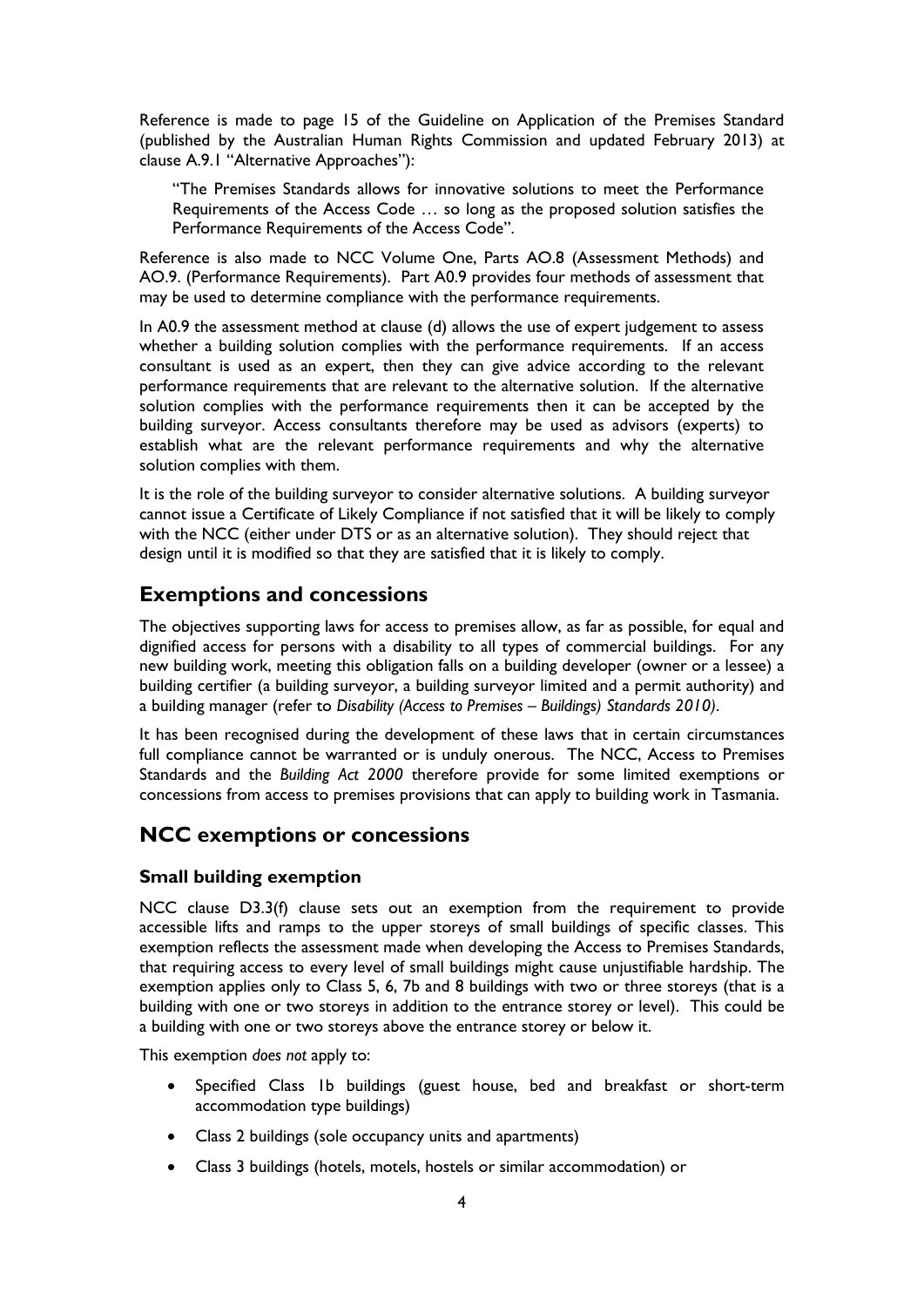• Class 9a and Class 9b buildings (schools, universities, theatres, health-care or agedcare buildings) although these classes of building may not be required to provide access to upper floors of two and three storey buildings if the limits in Table D3.1 or the exemptions of D3.4 apply.

The exemption states that for a building containing not more than three storeys, if the size of an upper or lower storey (excluding the entrance storey) is less than 200 m², access via a passenger lift or ramp complying with AS 1428.1 is not required to the other storeys. This means that if either of the upper (or lower) storeys is over 200 m<sup>2</sup>, access in the form of a ramp or lift must be provided to all storeys.

- Example 1: If the entrance storey of a three-storey building was 3000  $m<sup>2</sup>$  and the two other storeys were  $180 \text{ m}^2$  access would only be required to the entrance storey.
- Example 2: If the entrance storey of a three-storey building was 600 m², the first storey was also 600  $m<sup>2</sup>$  and the second storey was only 150  $m<sup>2</sup>$ , access would be required via a passenger lift or ramp complying with AS 1428.1 *to all levels*. (That is because the first storey of 600 m<sup>2</sup> is larger than the 200 m<sup>2</sup> specified by that clause).

Although paragraph D3.3(f) states that access via a ramp or lift is not required to certain storeys or levels, all other accessible features required by the NCC, such as features on stairways and required signage, (except accessible unisex sanitary compartments and accessible unisex showers (see Clause F2.4(i)), are required on the non-entrance storey or levels.

#### **Inappropriate to access an area**

NCC clause D3.4 provides for a limited exemption from the general requirement that all parts of a building are to be accessible to persons with a disability:

- due to the nature or use of the building, where a person's work duties or right of entry, would not allow them access to an area; or
- a building or part of a building is too dangerous to provide access to a person with a disability. Examples could include plant or machinery rooms.
- any paths of travel to these inappropriate areas are also exempt.

### **Access to Premises Standards exemptions or concessions**

The referencing of the *Disability (Access to Premises – Buildings) Standards 2010* in the Tas Appendix to the NCC also allows the exemptions or concessions only found in the Access Standards (and not in the NCC) to be applied in Tasmania. These concessions are:

#### **Lessees**

Section 4.3 provides a concession for a building that is leased to *more than one tenant* and the proposed building work is wholly contained within the area that is leased. The "affected part" of the leased building is not required to be upgraded if a lessee undertakes the work. To require a tenant to carry out other building work to provide an accessible access from the main entrance to their tenancy, or to upgrade the other tenancies, would be impracticable and financially onerous.

The application of disability access requirements to strata title properties is unclear. One owner in a stratum titled building may only have control of the part or lot that they own. They may have no legal authority over other lots or parts, or of the common areas and may argue that they cannot be expected to upgrade them to ensure accessibility of those other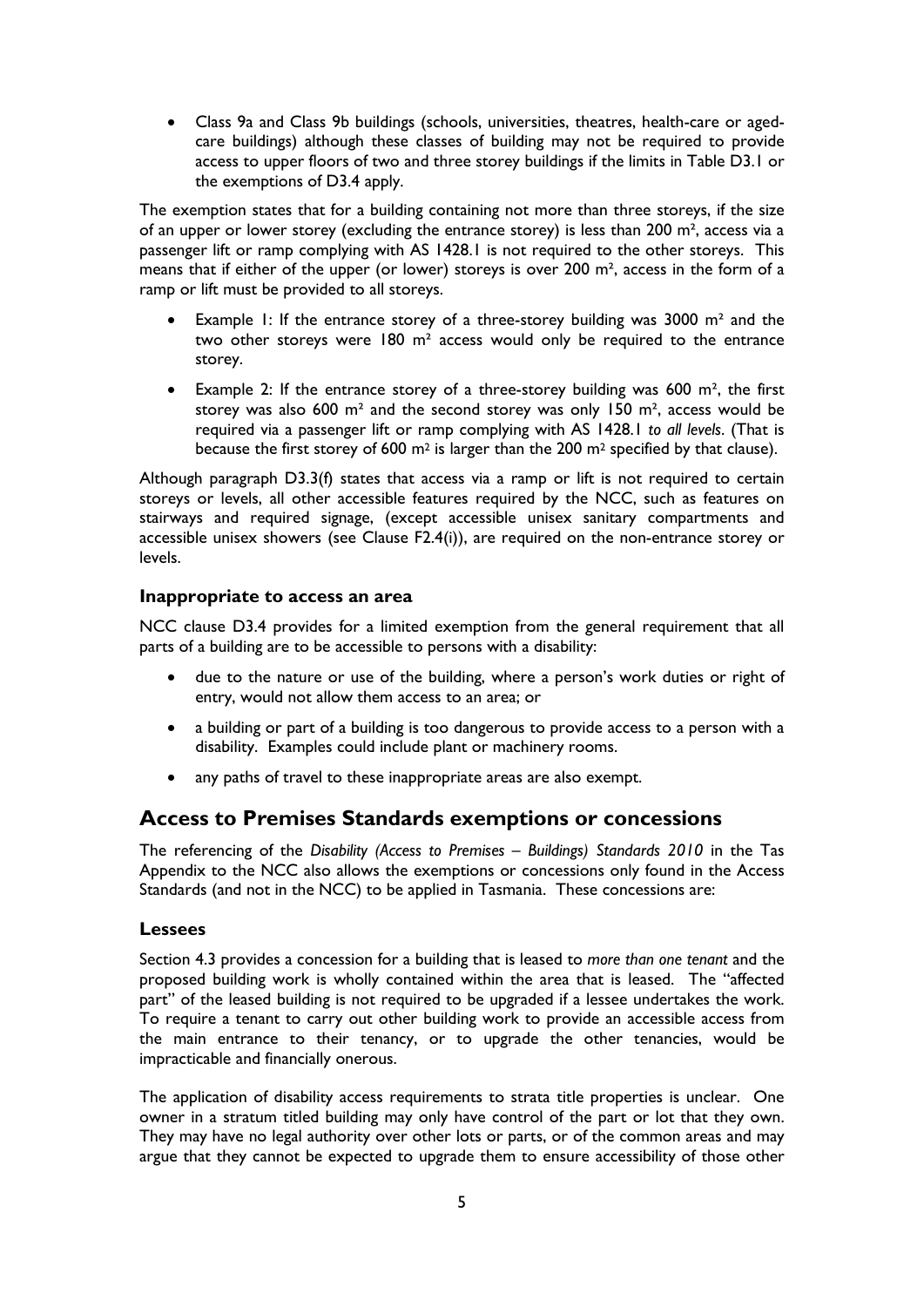parts. While that situation may be similar to being a lessee, a strata title scheme is a type of ownership and is not "leased".

### **Lift concessions for existing buildings**

Section 4.4 provides a concession from the requirements of NCC Table E3.6(b) in relation to lift dimensions for existing lifts.

### **Sanitary facilities**

Section 4.5 provides a concession for existing accessible sanitary compartments.

### **Acts done under statutory authority**

Section 4.2 provides a concession for a requirement done under legal authority. This could possibly include the performance of any work required by a building order or an emergency order issued by a building surveyor or by a General Manager.

#### **Conversion of an existing building to Class 1b accommodation**

Because of the definition of a "Specified Class 1b building" in the *Disability (Access to Premises – Buildings) Standards 2010* there is also effectively a concession for the conversion of an existing building (including a Class 1a house) into a guest house, boarding house etc. (to become a Class 1b) if it will have *no more than three bedrooms available to let*. Where an existing building is being converted to offer this type of accommodation, disability access is not required to that converted building. See the Access Standards definition of "Specified Class 1b building" and the Access Standards Guidelines.

## **Human Rights Commission exemption (Public Transport Buildings)**

As the *Disability (Access to Premises – Buildings) Standards 2010* provides for an application to be made to the Human Rights Commission specifically in relation to Public Transport Buildings, this avenue for granting an exemption would also be available for that type of work in Tasmania.

**Note** that neither the Australian Human Rights Commission nor the Tasmanian Anti-Discrimination Commissioner have any general powers to "exempt" any other types of building work from compliance with mandatory disability access requirements in the NCC or Access to Premises Standards.

## *Building Act 2000* **- Determination of unjustifiable hardship on the applicant**

There is no mechanism provided in the NCC or the Premises Standards for the prior approval of any work that will be in non-compliance with any of the access to premises provisions. That process has been left to state Access Panels to decide for each individual application. Therefore the *Building Act 2000* was amended in 2012 by the insertion of section 218A. It provides that an application may be made to the Tasmanian Resource Management and Planning Appeals Tribunal (RMPAT) (acting as an Access Panel) for a determination that an access provision of the NCC:

- 1. does not apply; or
- 2. applies with modifications or variations as specified in the application.

The application to the RMPAT may be made by the building owner or the lessee having the building work performed. The grounds for making this application for a determination are